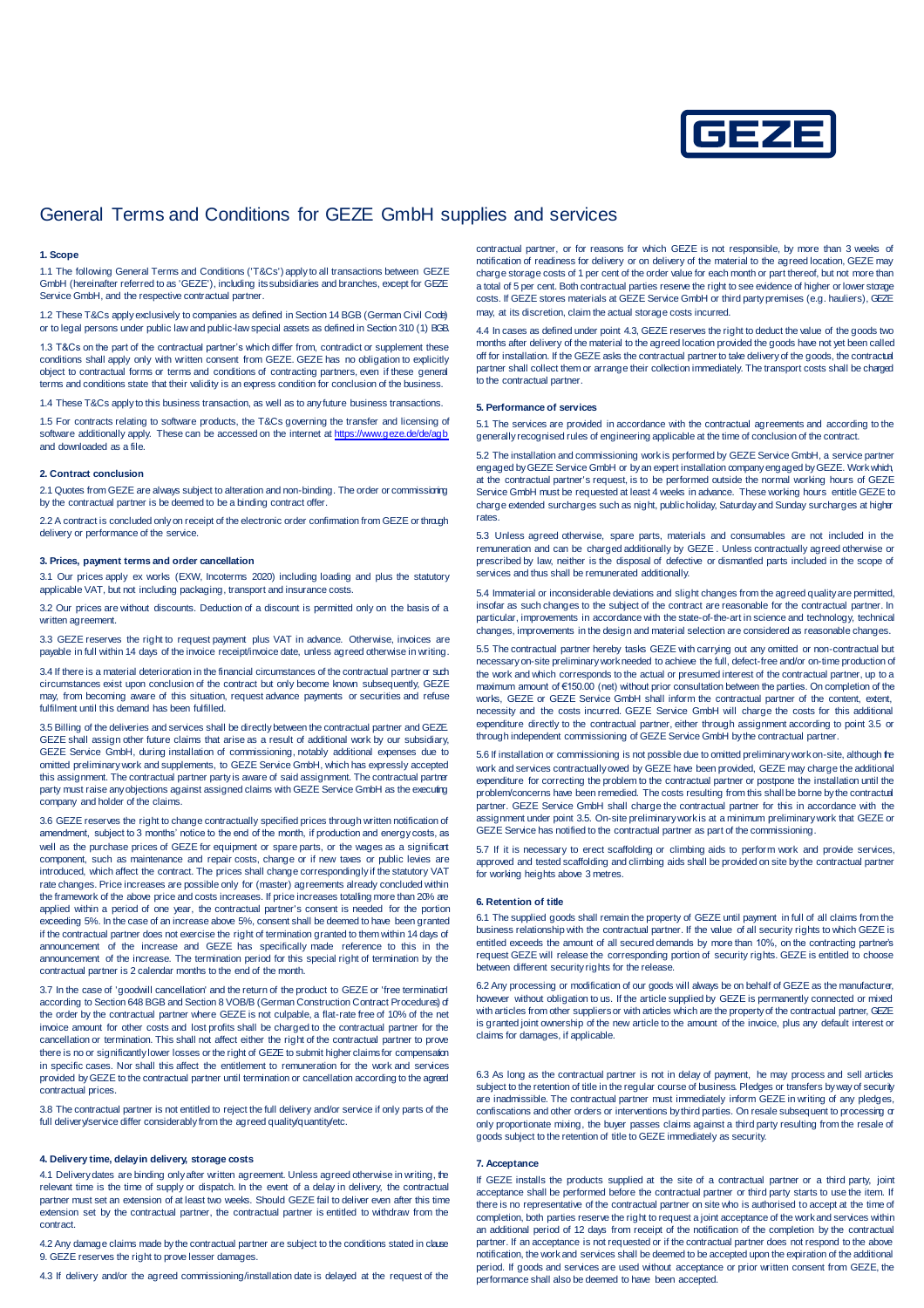

#### **8. Liability for defects**

8.1 If an item supplied by GEZE is defective, GEZE must, at its own discretion, either repair or replace the item. If the repair or replacement is unsuccessful, the contractual partner may withdraw from the contract or claim a reduction in the price where the defect is substantial.

8.2 Complaints concerning type, quality and quantity, where the defect is obvious, must be notified to GEZE immediately in writing, and at the latest within 10 calendar days of receipt of the goods at the destination If the notification of a defect is justified and has been ascertained in time, the contractual partner party may exercise the aforementioned rights.

8.3 The costs of testing and subsequent performance, notably transport costs, travel costs, haulage costs, labour and material costs, as well as dismantling and installation costs, shall be borne or refunded by GEZE only in accordance with the conditions of the statutory regulations if there is actually a defect. GEZE may otherwise claim from the contractual partner reimbursement of the costs incurred from the unjustified rectification request (notably test and travel costs).

8.4 The liability for material defects (warranty) shall lapse if the contractual partner changes or instructs a third party to change the subject of the contract without consent from GEZE, rendering the rectification of defects impossible or unreasonably difficult. Incorrect storage, shipping, installation and use or programming by the contractual partner also constitute such a change The contractual partner shall in all instances bear the additional costs incurred for correcting defects as a result of the change.

8.5 If possible on the production side, and where the contractual partner has access to the returns portal, a customer complaint report (Q report) must be created for the defective product and the defective product sent to GEZE. The contractual partner must otherwise report any complaint to GEZE in writing in accordance with the GEZE instructions regarding the settlement of complaints. In the event of deliveries of spare parts, the contractual partner shall return the defective items to GEZE in accordance with the statutory provisions.

8.6 If the returned product is defective, GEZE reserves the right to scrap it at its own cost. The contractual partner herewith relinquishes its property rights with respect to the defective parts and products returned to GEZE pursuant to the process set out under point 8.5, as well as defective products dismantled directly on site.

#### **9. Liability and compensation**

9.1 GEZE shall be liable for compensation without restriction in accordance with the statutory provisions if a breach of duty attributable to GEZE is due to wilful or gross negligence. If a breach of duty attributable to GEZE is due to simple negligence and if an essential contractual obligation has been culpably breached, the liability for compensation is limited to the foreseeable damages typically occurring in similar cases. Essential contractual obligations include the respective major contractual obligations as well as other contractual (secondary) obligations, which, in the event of culpable violation of duty, may endanger the attainment of the purpose of the contract. All further liability is excluded. However, GEZE's full liability under the provisions of the German Product Liability Act remains unaffected. Liability owing to injury caused to life, body and health shall also remain unaffected. Furthermore, GEZE's full liability remains in full effect in the event of assumption of guarantees or wilful deception by GEZE.

9.2 Where the liability for damages against GEZE is excluded or limited, this shall also apply with regard to the personal liability for damages of the employees, personnel, representatives and agents.

9.3 Product descriptions, which are the subject of the individual contract or have been openly published by GEZE (notably in catalogues or on the GEZE website), serve only to describe products of average size and quality and do not constitute a quality agreement. GEZE does not assume any liability for public statements by other third parties (e.g. advertising claims). GEZE shall not issue any guarantees in the legal sense (notably quality and durability guarantees according to Section 443 BGB and such like).

#### **10. Limitation**

10.1 The period of limitation is generally one year.

- in deviation from Section 438 (1)(3) BGB for claims due to material and defects in title, in deviation from
- Section 634 a(1)(1) BGB for a work, the success of which lies in the manufacture, service or change to an item or in the provision of planning and monitoring services to this end.

10.2 The statutory conditions of Sections 438  $(1)(2)$ , 479 $(1)$ , 634 a $(1)(2)$  BGB shall remain unaffected.

10.3 The period shall start for deliveries of items on the delivery date, and for works or services from the date of acceptance.

10.4 For systems and products where maintenance has an impact on safety and functioning, it is possible to extend the period of limitation provided the contractual partner decides to transfer the maintenance to GEZE Service GmbH by concluding a service contract within 3 months of commissioning the system. In this case, the periods of limitation agreed in the service contract shall apply. Whether the maintenance affects the safety and functioning depends on the respective product specification sheets for the GEZE products.

# **11. Technical application advice**

11.1 Our technical application advice, both verbal and written, is intended only to provide the contractual partner party with a description of the optimal use of our products. It does not release the contractual partner party from his obligation to perform his own tests to ensure the suitability of our products for the purpose intended by him. The contractual partner shall ensure that our verbal and written technical application advice is passed on to the individuals who are ultimately responsible.

11.2 If the contractual partner party accuses GEZE of giving incorrect technical application advice, the ordering party must state this in writing immediately after establishing the possible breach of duty. In this case, the provisions stated under clause 9 are the determining factor. In all cases, liability is

limited to the damage foreseeable at the time of concluding the contract, unless GEZE has deliberately breached its duty. GEZE reserves the right to prove lesser damages.

#### **12. No right of representation for fitters/technicians**

Fitters/technicians of GEZE Service GmbH or other individuals commissioned by GEZE to carry out the installation are not authorised to accept notices of defect or to provide binding statements with effect for and against GEZE. Neither are they authorised to accept verbal orders or carry out contractual changes or supplements. The fitters/technicians are not authorised to accept payments for GEZE – unless they have a written payment collection order.

# **13. Documents**

Figures, plans, drawings and other documents provided to the contractual partner by GEZE shall remain the property of GEZE. In this respect, all copyrights continue to apply indefinitely. The forwarding, reproduction or publication of these documents shall demand the express written consent of GEZE. GEZE is not liable for defects or faults, which result from the documents provided by the contractual partner.

#### **14. Rights of offset and retention**

The contractual partner reserves the right of offset only if its counter claim(s) are legally upheld or undisputed. The contractual partner reserves the right of retention only to the extent that the counter claim is based on the same contractual relationship.

## **15. Force majeure**

If unforeseeable and no-fault events or circumstances arise, which are neither in GEZE's area of influence nor can be prevented by GEZE, for example natural disasters, labour disputes, shortages of raw materials and energy, unrest, wars or terrorist conflicts, fire damage, floods, epidemics, pandemics, official measures or all other cases of force majeure, GEZE reserves the right to postpone contractual work and services for the duration of the disruption or to withdraw from the contract in part or in full because of the unfulfilled part of the contract, insofar as GEZE has not assumed the procurement risk. Within the framework of what is reasonable, GEZE shall inform the contractual partner of the occurrence and – as much as possible – the duration of the events.

#### **16. Export conditions**

16.1 In the event that, after accepting an order, GEZE finds circumstances and informs the contractual partner immediately and credibly, which justify the assumption of an existing or future breach of national or international export regulations and American export law or any approval needs, GEZE is herewith granted by mutual consent a reasonable period for a further examination. The occurrence of any performance delay is ruled out by mutual consent for the period of this examination period and any demanded approval process. If a demanded approval is not granted or cannot be obtained for other reasons, GEZE reserves the right to refuse performance and to withdraw from the contract.

16.2 The contractual partner shall not use the supplied goods either for military or nuclear purposes of any kind nor shall it sell these goods to third parties with aforementioned end applications or otherwise provide them to third parties directly or indirectly At GEZE's request, the contractual partner shall send provide them to third parties directly or indirectly At GEZE's request, the contractual partner shall send the originals of the corresponding end-use documents in the form specified by the Federal Office of Economics and Export Control (Bundesamt für Wirtschaft und Ausfuhrkontrolle - BAFA) without delay, but not later than within 10 working days (Monday to Saturday).

16.3 Compliance with and implementation of the relevant export conditions and other laws of the contractual partner's country and of the country where deliveries are to be made, are the responsibility of the contractual partner. When concluding the contract, the contractual partner shall inform GEZE in writing of characteristics that result from these conditions. In the case of non-compliance with the conditions of the paragraphs above, the contractual partner shall be liable to GEZE for all damages and herewith indemnifies GEZE externally from resulting claims by third parties.

# **17. Data protection and confidentiality**

17.1 The contractual partner can obtain the data protection declarations regarding the processing of personal data via the following link: [https://www.geze.com/de/datenschutz.](https://www.geze.com/de/datenschutz) If the contractual partners does not have internet access, GEZE shall send the data protection declaration by post on request.

17.2 The contractual partner undertakes to treat information, such as data, plans, drawings, knowledge, calculations and experiences, such as company and operational secrets ('confidential information"') which it has obtained directly or indirectly within the scope of cooperation with GEZE, as confidential and to not make them accessible to third parties and to use them exclusively for implementing this contract.

17.3 The contractual partner must ensure compliance with this demand, including by the individuals employed by it (employees and GEZE-approved representatives), whereby the group of individuals involved must be correspondingly small (need-to-know basis). If these individuals need to be involved, they are obliged to the same scope of confidentiality as stated here.

17.4 The duty of confidentiality is not applicable insofar as the notified information and documents

- are already public (generally known, are a part of the latest technological developments),
- were already known to the contractual partner at the time of notification or
- were subsequently notified by a third party without any mandatory confidentiality obligation, or - must be published on the basis of official or judicial order.

The contractual partner shall bear the burden of proof if there is an exception in the confidentiality obligation, and inform GEZE immediately of any duty of publication.

17.5 If confidential information is passed to the contractual partner, it shall remain the property of GEZE. Transfer to third parties is prohibited as is the delivery of objects according to these drawings, models etc. Information may be released to third parties only after obtaining prior consent of GEZE or on the basis of an official obligation. In this case, GEZE must be informed immediately.

17.6 The obligation of non-disclosure is also applicable if the contract concerning the collaboration does not materialise. The contractual partner shall completely and immediately return all the documents to GEZE, which he has received on the basis of the collaboration, without being asked.